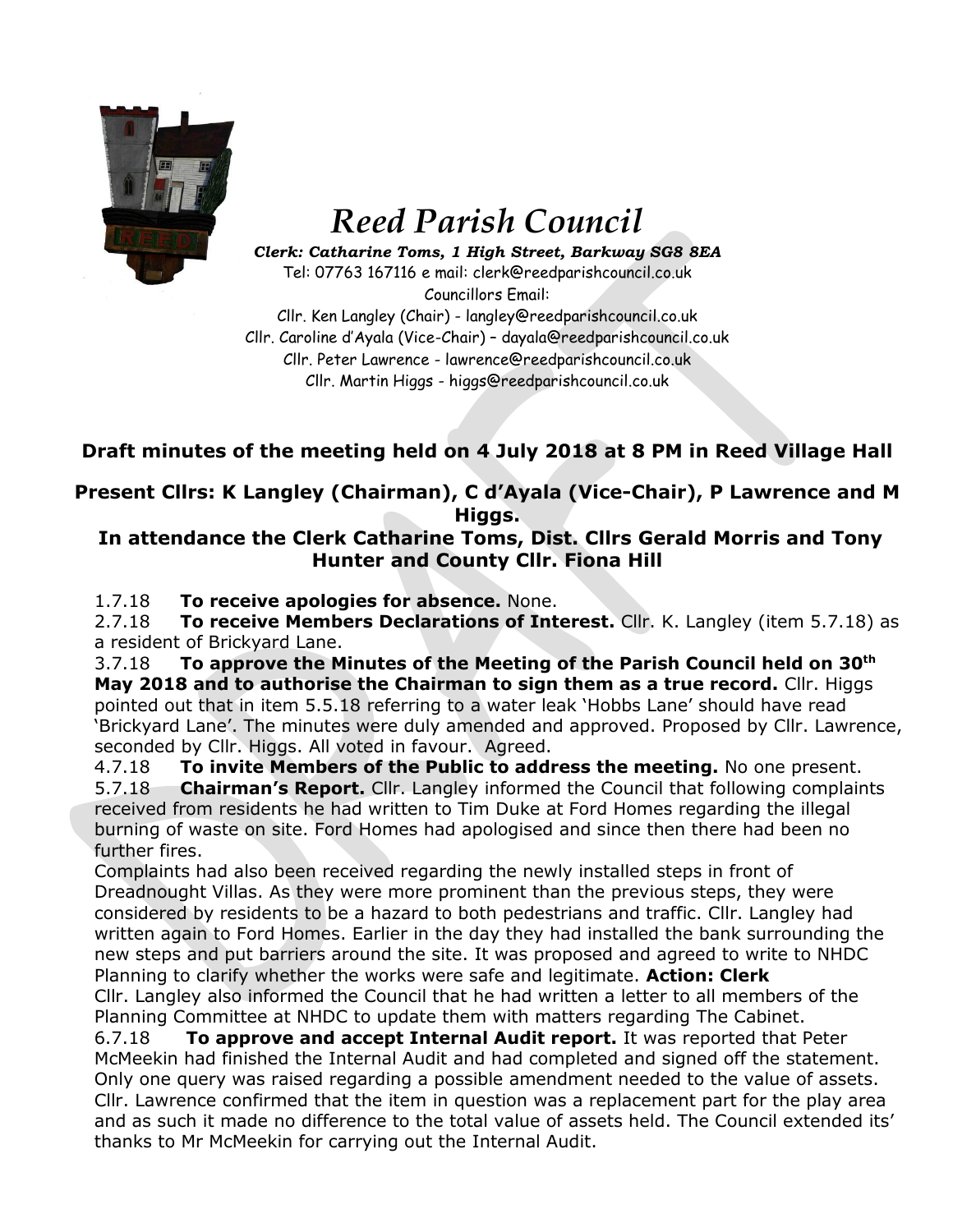7.7.18 **To note period of Public Rights and publication of Annual Governance and Accountability Return (Information only).** The Clerk informed the Council that the period of Public Rights (30 working days) had commenced on Thursday 28<sup>th</sup> June and would run until Wednesday 8<sup>th</sup> August. The information was published both on the noticeboard and on the website and anyone could make an appointment during this period to inspect the records.

8.7.18 **To receive financial report from the clerk and approve accounts for payment.** Copies of the accounts and a list of payments for approval were handed to all Councillors. Accounts showed a bank balance of £10,989.17 of which £8,348 was Push Energy Community Contribution (ring-fenced for special projects), leaving reserves at £2,641.17. It was noted that there was one more final payment due from Push Energy. Accounts for refreshments and drinks at the Annual Parish Meeting, the Clerk's salary and PAYE were agreed. Cllr. d'Ayala enquired if the accounts spreadsheet could be amended to show the rolling bank balance month on month. **Action: Clerk**

9.7.18 **To consider possible amendment to Standing Orders.** It had been asked at a previous meeting if provision could be made to incorporate within the Standing Orders for Councillors to be able to put forward their views on a matter if they were unable to attend a meeting. The Clerk had checked this with HAPTC. She advised that Standing Orders would not need to be changed as they were primarily meeting procedures. However, there was no reason why a Councillor could not put forward their views, via the Clerk or the Chair, in their absence so long as this was done well in advance of the meeting in order that any queries could be clarified. No Councillor would be able to vote on a matter if they were not present at a meeting. It was agreed that this information on method of working should be added into the Induction Pack as useful ways of working and handed to all new Councillors. **Action: Clerk**

10.7.18 **To discuss and agree location of grit bin(s).** Monies had been received from County Cllr. Hill's Locality Budget for the purchase of a grit bin and also a laptop for the Clerk. A decision was needed on location for the grit bin (and it could not be on Herts County Council (HCC) Highways land) and agreed location to be informed to HCC. After much discussion it was proposed and agreed that the grassed area near the Church would be best. Cllr. Hill would check with Gary Henning at HCC Highways to check if that would be an appropriate location. The Clerk to research grit bins. The matter to be deferred to the next meeting. **Action: Clerk**

11.7.18 **To receive update on Highways issues.** Cllr. Lawrence informed the Council that he had made enquiries with NHDC regarding the creation of a turning point in Willow Close and awaited a response. He had emailed HCC regarding a pothole that he had been monitoring since June 2017 which was now in need of emergency treatment. County Cllr. Hill agreed to investigate the matter. Cllr. Lawrence expressed his frustration with the way that HCC were currently dealing with road repairs. Cllr. Hill informed the Council that improvements were shortly due to take place to the road surface in the High Street. It was noted that a sewerage pipe from The Cabinet had been put into a ditch which took the High Street water. The Environment Agency had been informed.

12.7.18 **To consider possible removal of Hobbs Hayes road signs.** Cllr. Langley had researched the matter and informed the Council that Hobbs Hayes was in fact a village address and was on the electoral register and as such the signs needed to stay. To change the address would require the agreement of all residents involved and would cause a lot of work and expenditure to those residents. It was proposed and agreed that it was an unnecessary change.

13.7.18 **To consider possible fencing around Cart Pond.** Some research had been carried out by Cllr. Lawrence. If the Cart Pond was fenced then it would mean other ponds in the village would need likewise. Now that the area around the Cart Pond had been cleared the